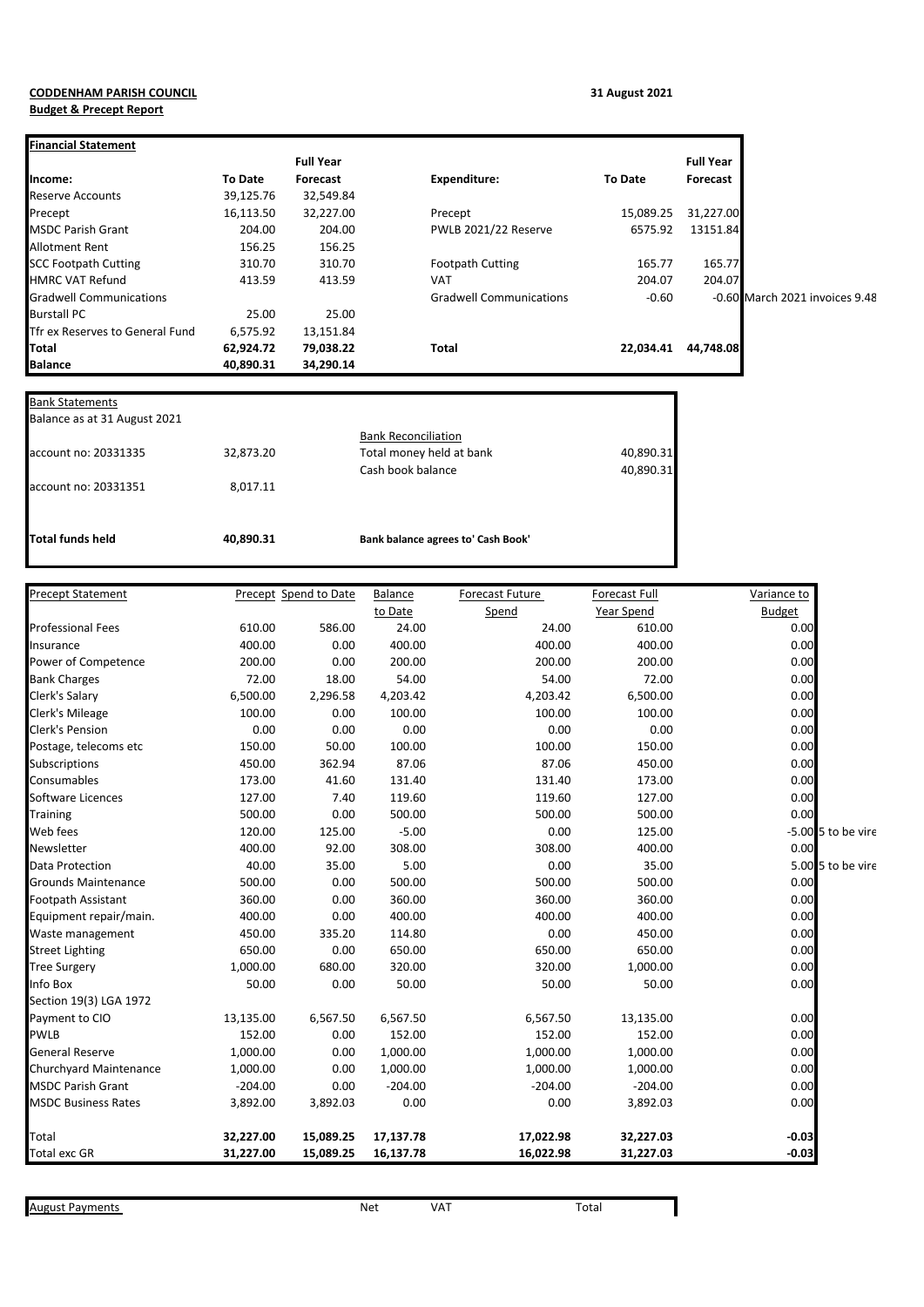|                                  | 907.36 | 63.67 | 971.03 |
|----------------------------------|--------|-------|--------|
|                                  |        |       |        |
| Salary - July 2021               | 423.27 | 0.00  | 423.27 |
| PKF Littlejohn                   | 300.00 | 60.00 | 360.00 |
| Mr A Soanes - footpath clearance | 165.77 | 0.00  | 165.77 |
| Mrs S Frankis - HP Instant Ink   | 8.32   | 1.67  | 9.99   |
| 102                              | 10.00  | 2.00  | 12.00  |

| <b>Reserve Accounts</b>            |           |  |
|------------------------------------|-----------|--|
| Allotments                         | 223.44    |  |
| CIL (earmarked)                    | 320.54    |  |
| Tree Works (earmarked)             | 320.00    |  |
| PWLB Contingency (earmarked)       | 7,000.00  |  |
| PWLB 2021/22 Repayment (earmarked) | 6,424.08  |  |
| PWLB 2022/23 Repayment (earmarked) | 13,000.00 |  |
| <b>General Reserve</b>             | 11,837.70 |  |
| Total                              | 39,125.76 |  |

## **Creditors**

Mid Suffolk District Council: Business Rates Demand 6,000.00 (under investigation and being disputed)

**Debtors** 

Transfers to/from reserve accounts<br>minute number 21/22 120(i) tr trf from reserves to the general fund 6,575.92

| Cash Book / Bank Balance Summary/General Fund |           |           |
|-----------------------------------------------|-----------|-----------|
|                                               |           | 40,890.31 |
| Precept                                       | 1,024.25  |           |
| <b>MSDC Parish Grant</b>                      | 204.00    |           |
| <b>Allotment Rent</b>                         | 156.25    |           |
| <b>SCC Footpath Cutting</b>                   | 144.93    |           |
| <b>HMRC VAT Refund</b>                        | 413.59    |           |
| <b>VAT</b>                                    | $-204.07$ |           |
| Reserves                                      | 39,125.76 |           |
| Burstall PC / software                        | 25.00     |           |
| <b>Gradwell Error</b>                         | 0.60      |           |
|                                               |           | 40.890.31 |